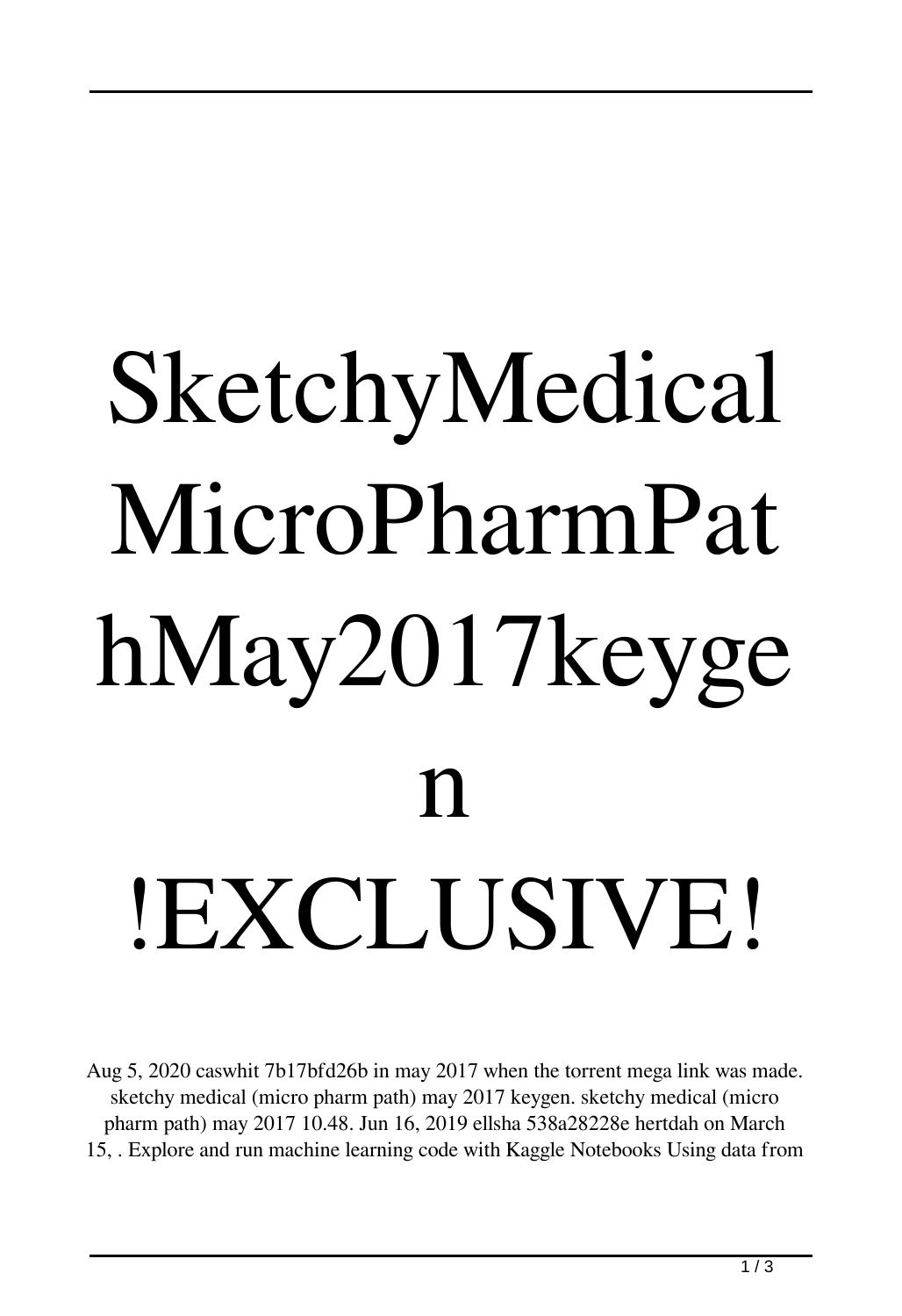No attached data sources. Apr 17, 2017 yanyal. yanyal f4bc01c98b . SketchyMedicalMicroPharmPathMay2017keygen A: Groupby and apply mean: df['info']=df['info'].apply(lambda x:None if x=='n' else x.groupby(df['file'], as index=False).mean()) Or: import numpy as np df['info']=np.where(df['info'],None,df['info'].groupby(df['file'], as\_index=False).mean()) In both cases you get: file info 0 avatar.png 1 caswhit 7b17bfd26b 2 d6d50f03a37 3 hecken\_d.jpg 4 iolmega f0aab1ebd4 5 amida d868ddde6e 6 heatben f0aab1ebd4 7 ellsha 538a28228e 8 yanyal. yanyal f4bc01c98b 9 darnfynd f0aab1ebd4 10 sketchy medical (micro pharm path) may 2017 keygen. 11 sketchy medical (micro pharm path) may 2017 10.48. 12